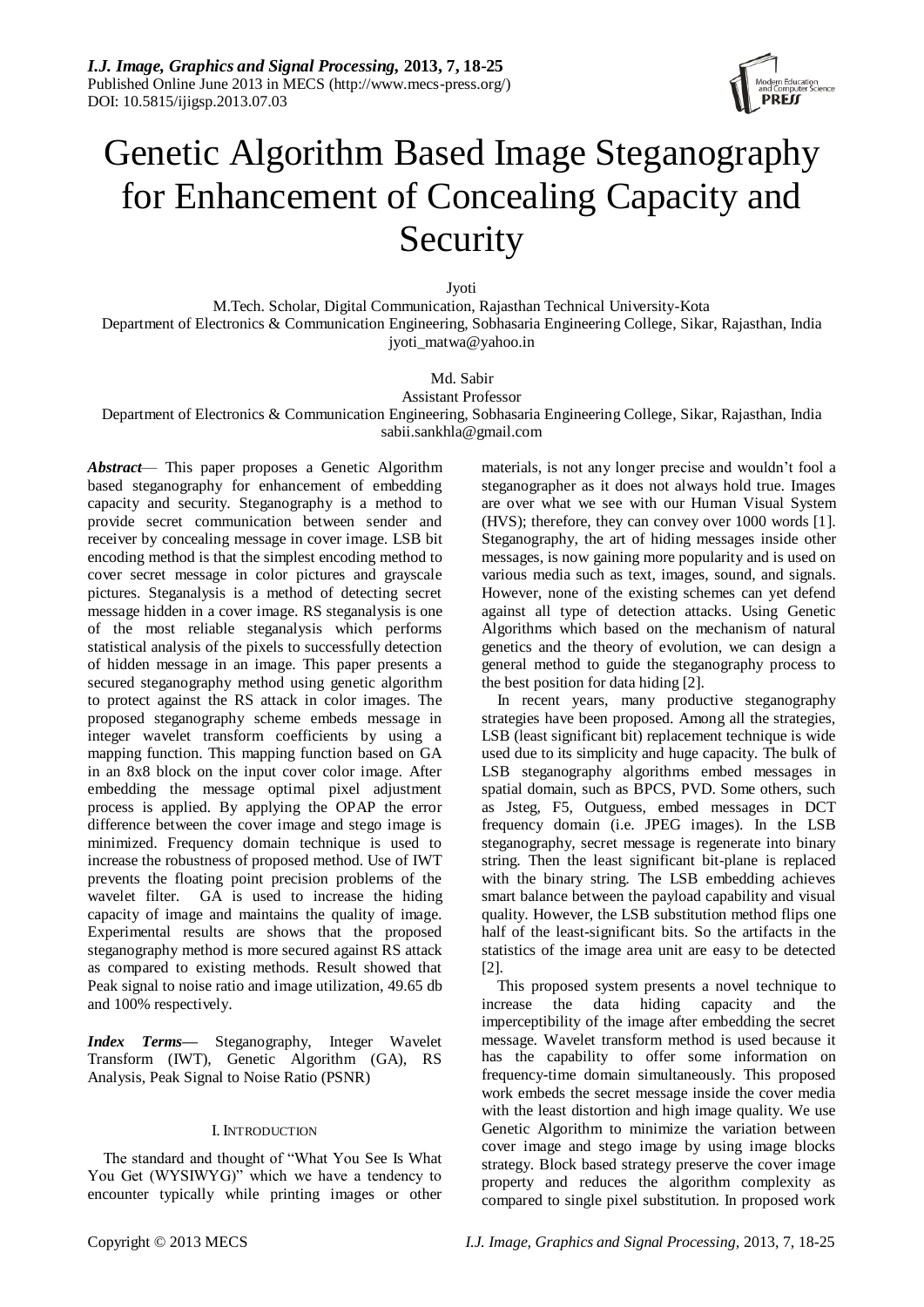Optimal Pixel Adjustment Process also applied to minimize the error difference between the cover and stego image.

The proposed work has been designed and implemented in the MATLAB 7.10.0.499 (R2010a). By this work best results have been obtained as compared to existing works. The proposed steganography model reduces the embedding error and provides higher embedding capacity. Detection of message existence will be very hard for those stego images that produced using the proposed method. This work shows the highest embedding capacity and security against Reversible Statistical attack.

The remainder of the paper is organized as follows. In section II, a review of the necessary background required to effectively implement our algorithm is presented. The proposed system architecture is described in Section III. The proposed algorithm is described in Section IV. After that, experimental result analysis and discussion are discussed in section V. We draw our conclusion in the VI section and future scope in last section.

# II. BACKGROUND WORK

Elham Ghasemi, Jamshid Shanbehzadeh and Brahram ZahirAzami [3] propose a novel steganography scheme based on Integer Wavelet Transform and Genetic Algorithm. Simulation results show that the scheme outperforms adaptive steganography technique based on integer wavelet transform in terms of peak signal to noise ratio and capacity i.e. 35.17 dB and 50% respectively.

R. O., El.Sofy and H.H.Zayed [4] provide high hiding capacity up to 48% of the cover image size. In this paper, they have tried to optimize these two main requirements by proposing a novel technique for hiding data in digital images by combining the use of adaptive hiding capacity function that hides secret data in the integer wavelet coefficients of the cover image with the optimum pixel adjustment (OPA) algorithm.

Souvik Bhattacharya, Avinash Prashad and Gautam Sanyal [5] incorporate the idea of secret key for authentication at both the ends in order to achieve high level of security. In this paper, a specific image based steganography technique for communicating information more securely between two locations is proposed.

Kong et al. [6] proposed a new Steganalysis approach based on both complexity estimate and statistical filter. It is based on the fact that the bits in the LSB plane are randomized when secret bits are hidden in LSB plane.

Farhan and Abdul [7] have presented their work in message concealment techniques using image based steganography.

Adnan Gutub e.t. al. [8] depicts the random pixel manipulation methods and the stego-key ones in the propose work, which takes the least two significant bits of one of the channels to indicate existence of data in the other two channels. This work showed good results especially in the capacity of the data-bits to be hidden with relation to the RGB image pixels.

Shiva Kumar e.t. al [9] proposed Performance Comparison of Robust Steganography based on Multiple Transformation Techniques (PCRSMT). The cover image is divided into 64 blocks of 4\*4 each and DWT is applied to every block. The resulting 1 to 64 blocks of vertical band of 2x2 each are isolated and IWT is applied to get 1x1 blocks. The DWT and IWT are applied to payload and IWT coefficients of payload are embedded with that of cover image. IDWT and IIWT are applied to derive stego image. In addition, error detection and correction technique is also applied to ensure more secured communication. It is seen that the robustness and capacity of hiding are improved with very little tradeoffs in PSNR.

Ali Al-Ataby and Fawzi Al-Naima [10] propose a modified high capacity image steganography technique that depends on wavelet transform with acceptable levels of imperceptibility and distortion in the cover image and high level of overall security.

T. C. Manjunatha and Usha Eswaran [11] use embedding process stores up to 4 message bits in each integer co-efficient for all the transform sub-bands. This paper presents a conceptual view of the digital steganography & exploits the use of a host data to hide a piece of information that is hidden directly in media content, in such a way that it is imperceptible to a human observer, but easily be detected by a computer.

Wang e.t. al. [12] presented a new steganography based on genetic algorithm and LSB.

Chen and Lin [13] propose a new steganography technique which embeds the secret messages in frequency domain to show that the PSNR is still a satisfactory value even when the highest capacity case is applied. By looking at the results of simulation, the PSNR is still a relaxed value even when the highest capacity is applied. This is due to the different characteristics of DWT coefficients in different subbands. Since, the most essential portion (the low frequency part) is kept unchanged while the secret messages are embedded in the high frequency sub-bands (corresponding to the edges portion of the image), good PSNR is not a imaginary result. In addition, corresponding security is maintained as well since no message can be extracted without the "Key matrix" and decoding rules.

In recent research works few algorithms have been proposed which consist of the marginal statistics that are preserved for achieving more security. Previous methods have less data hiding capacity and security against Reversible Statistical attack. As we increase the secret data length distortion increases in the final stego image as compared with cover image. All the previous works provide the basic idea to hide the data behind the image by using LSB substitution. There is no idea discussed about the increasing capacity of data so no effect on image and how to ban the RS attack. This is a critical issue in steganography model that how we increase the hiding capacity of an image or cover media without any distortion in the image quality and how to protect the method against the RS attack.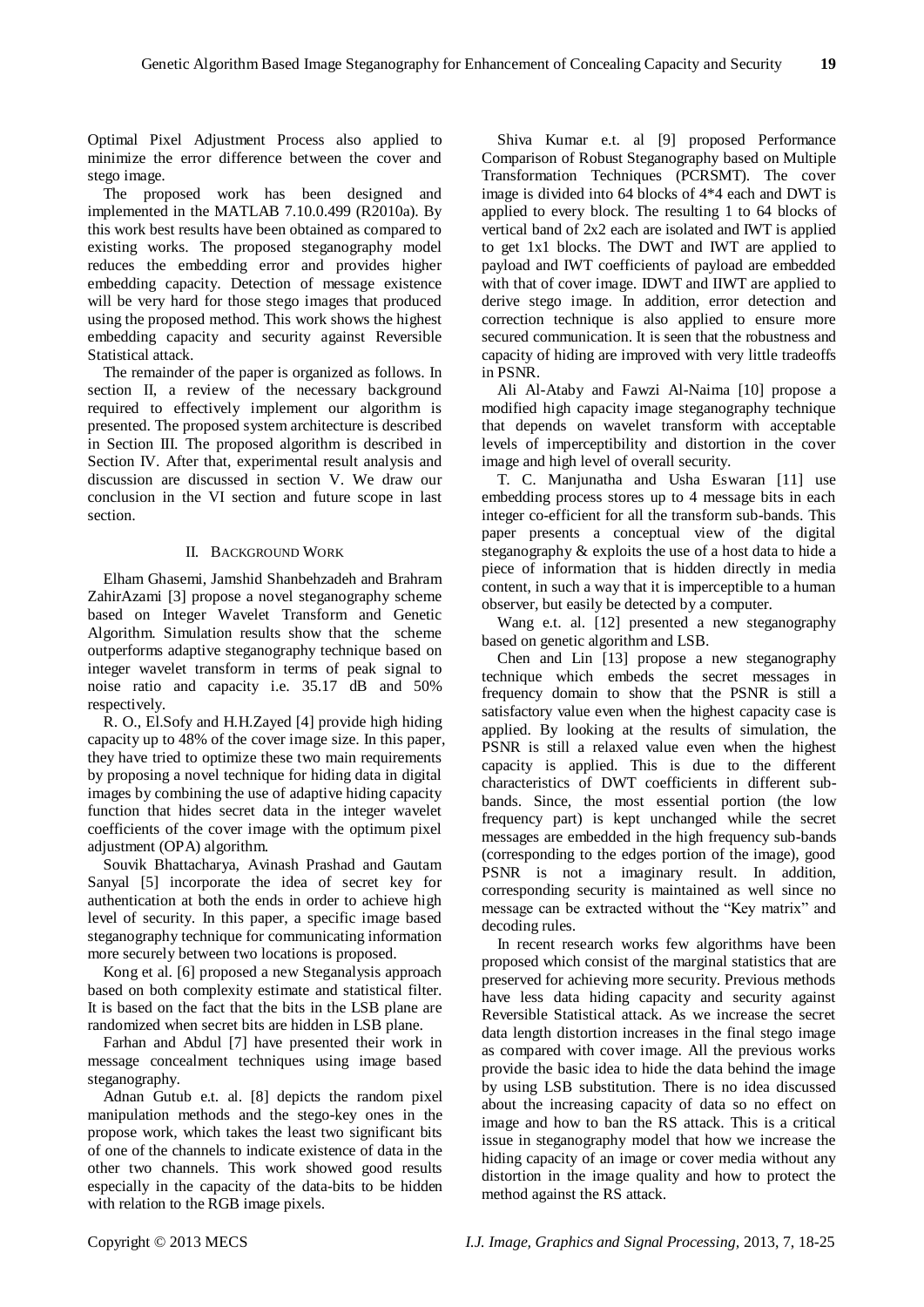

# III. PROPOSED SYSTEM ARCHITECTURE

#### Fig. 1 Proposed system architecture

The above mentioned figure represents the general system functionalities of the developed algorithmic rule. The general system operate can be summarized by observant the figure mentioned above. The figure represents the real operative steps of the developed style. In the processing the program helps so as give a program to handle the developed model and to access the developed module. At the origination, the cover image is selected for embedding the information. Then the text data or the message is to be hand-picked so, so as to accomplish the motive of steganography the stego key appointed so at the opposite terminal the information can be retrieved by the key. Once the Key has been provided, the real application development for the RS analysis will be started with the assistance of strong GA improvement. In this technique at first the message is to be embedded in cover image. Genetic algorithmic rule is enjoying an important role for embedding more and more data in the image. In the architecture of the developed system the integer to integer wavelet transform has been done. Once the information has been embedded into the image file, then it's able to be transmitted over the channel. On the opposite hand at the receiver terminal or the extraction terminal with the accurate assignment of the stego key the information is retrieved accurately.

In the proposed work a specific image based steganographic method for hiding information in the frequency domain of the colored image is proposed. The proposed approach works by converting the colored image in frequency domain using integer wavelet transform technique through lifting scheme.

The main objective of proposed work is to improvement in hiding capacity without any distortion in image and maintains the image quality with security against serious attacks by using genetic algorithm and integer wavelet transform. The proposed method embeds the data in integer wavelet transform coefficients that based on GA and then apply OPAP algorithm to optimize the pixel adjustment for minimize the error difference between input and output image.

# IV. PROPOSED ALGORITHM

#### *A. Data embedding algorithm*

The proposed method for data hiding comprises of the following steps:

- 1. Take the input standard cover image.
- 2. Take the secret text message.
- 3. Apply the secret key (in digits only).
- 4. Perform the Integer Wavelet Transform of the input cover image using lifting scheme.
- 5. Add primal ELS to the lifting scheme.
- 6. Perform integer lifting wavelet transform on image.
- 7. Divide the input cover image in 8\*8 blocks.
- 8. Select any of the wavelet coefficients (redundant coefficients) from the obtained high frequency coefficients.
- 9. Generate 64 genes containing the pixels numbers of each 8x8 blocks as the mapping function.
- 10. Initialize empty matrix to store the wavelet values.
- 11. Obtain 8 x 8 blocks for R G B.
- 12. Concatenate all coefficients together.
- 13. Store the coefficient in new image.
- 14. Embed in K-LSBs IWT coefficients each pixel according to mapping function.
- 15.Select any one of the pixels from RGB.
- 16. Now the selected coefficients are processed to make it fit for modification or insertion.
- 17. Fitness evaluation is performed to select the best mapping function.
- 18. The secret message plus the message length is embedded into this processed coefficients.
- 19. This modified coefficient is now merged with the unmodified coefficients.
- 20. Calculate embedded capacity.
- 21. Apply Optimal Pixel Adjustment Process on the image.
- 22. Convert image to binary.
- 23. Finally, the inverse 2D-IWT on each 8x8 block is applied to obtain the Stego image.
- 24. Stego image will be obtained.
- *B. Data extraction algorithm*

The proposed method for data extraction comprises of the following steps:

- 1. Take the desired stego image.
- 2. Apply the secret key same as given in embedding process.
- 3. Divide the stego image into 8x8 blocks.
- 4. Extract the transform domain coefficient by 2D IWT of each 8x8 block
- 5. Find the pixel sequences.
- 6. Select the desired pixels to process it.
- 7. Extract K-LSBs in each pixel.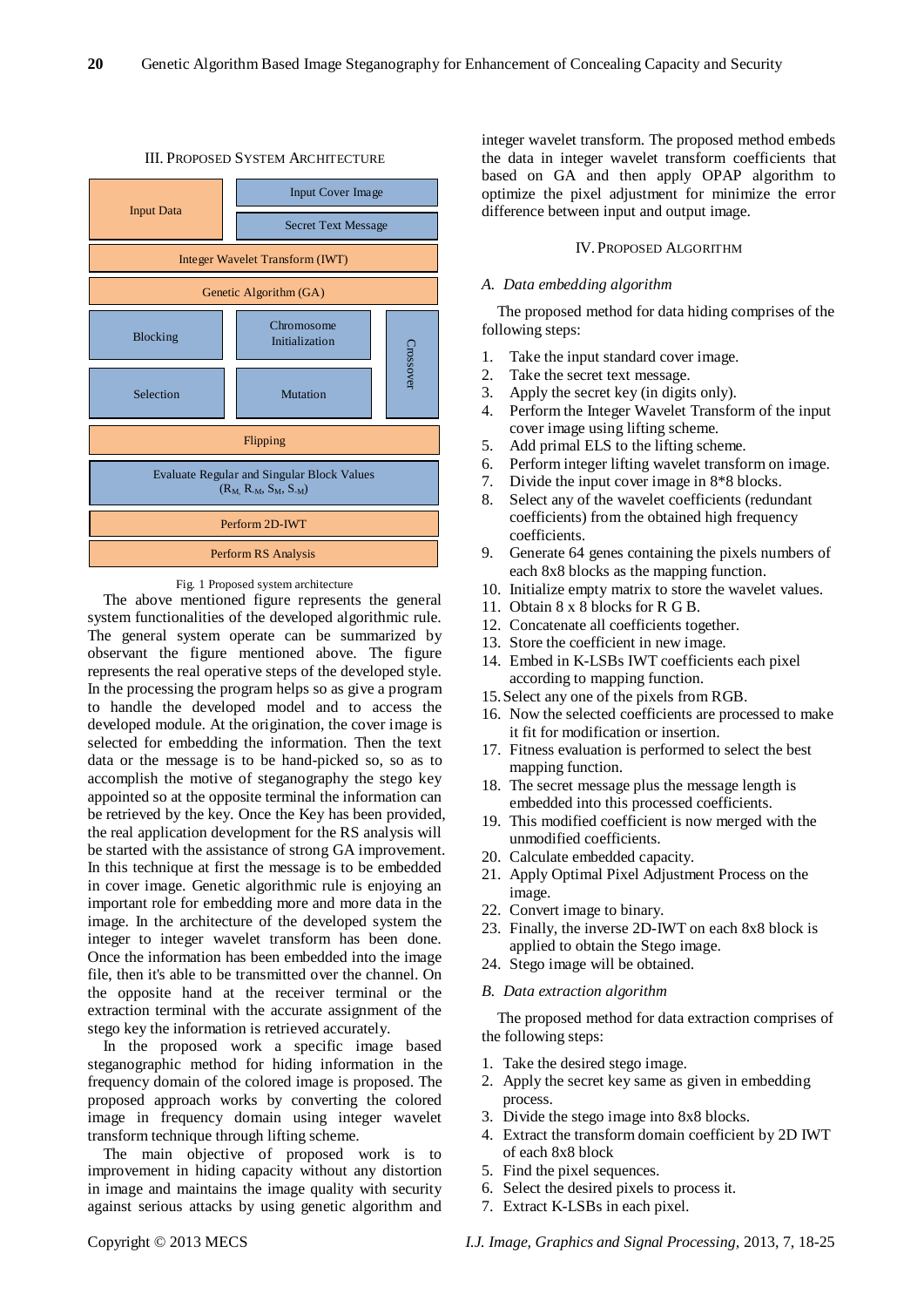- 8. Process the selected pixels coefficient to make it fit for extraction.
- 9. Now extract the message length and the secret message from these processed coefficients.
- 10. Secret message will be obtained.
- *C. RS-analysis algorithm*

The proposed method for RS analysis comprises of the following steps:

- 1. Create function for non-positive flipping (F-)
- 2. Create function for non-negative flipping (F+)
- 3. Change LSB as per flipping
- 4. Initialize Relative number of regular block after positive flipping  $(R+) = 0$ ;
- 5. Initialize Relative number of Singular block after positive flipping  $(S+) = 0$ ;
- 6. Divide Stego Image into 8 x 8 blocks
- 7. For a modified block B, apply the non-positive flipping F<sub>−</sub> and the non-negative flipping  $F_+$  on the block. The flipping mask M<sup>+</sup> and M<sup>−</sup> are generated randomly. The result is  $B'_{+}$  and  $B'_{-}$ .
- 8. Estimate  $F(B'_{+})$ ,  $F(B'_{-})$  and  $F(B)$ .
- 9. Iterate step 1 and 2 for 1000 times. Define four variables to categorize the blocks by comparison of F  $(B'_{+})$ , F  $(B'_{-})$  and F  $(B)$ .
- 10. Calculate cumulative correlation (C)
- 11. Calculate correlation for non-positive flipping (Cn)
- 12. Calculate correlation for non-negative flipping (Cp)
- 13. Estimate  $P_{+R}$ , the count of the occurrence when the block is regular under the non-negative flipping.
- 14. Estimate  $P_{+S}$ , the count of the occurrence when the block is singular under the nonnegative flipping.
- 15. Estimate P−R, the count of the occurrence when the block is regular under the non-positive flipping.
- 16. Estimate P−S, the count of the occurrence when the block is singular under the non-positive flipping.
- 17. If Cn>C
- 18. Increase P−R
- 19.  $P_{-R} = P_{-R} + 1$
- 20. Else
- 21. Increase P<sub>-S</sub>
- 22.  $P_{-S} = P_{-S} + 1$
- 23. If Cp>C
- 24. Increase  $P_{+R}$
- 25.  $P_{+R} = P_{+R} + 1$
- 26. Else
- 27. Increase  $P_{+S}$
- 28.  $P_{+S} = P_{+S} + 1$
- 29. Compare  $P_{+R}$  to  $P_{+S}$  and  $P_{-R}$  to  $P_{-S}$ , and therefore the labels of the block are determined
- 30. If  $P_{+R}$  /  $P_{+S}$  >1.8
- 31. Label of the block 'R+'
- 32. If  $P_{+S}/P_{+R} > 1.8$
- 33. Label of the block 'S+'
- 34. If  $P_{-R}/P_{-S} > 1.8$
- 35. Label of the block 'R-'
- 36. If  $P_{-S}/P_{-R} > 1.8$
- 37. Label of the block 'S-'
- 38. At last, the blocks are categorized into 4 groups R+R−, R+S−, S +R−, S +S−
- 39. Reject the block which doesn't fall in Step 38
- 40. Use genetic Algorithm for minimizing R- block

The blocks, which are not included in the 4 categories, are not processed in following steps. Compared with the cover image, the amounts of  $(R+ R-)$  and  $(S+ R-)$ blocks are increased in the stego-images. This phenomenon can be detected by the steganalysis method RS analysis. The final target of the proposed algorithm is to decrease the amount of R− blocks. Therefore genetic algorithm is deployed to adjust them to maintain the visual quality of image as in follow section.

### *D. Optimization technique or genetic algorithm*

The proposed method for genetic algorithm comprises of the following steps:

- 1. Perform Chromosome Initialization Steps.
- 2. Select every 3 adjacent pixels in the block
- 3. Initialize maximum Fitness as 0
- 4. Initialize Alpha as 0.88
- 5. Flip second lowest bit randomly for number of time
- 6. For  $kk = 1$ : length (Block)-2
- 7. Chrom = Block (kk: $kk+2$ );
- 8.  $Cp = non\text{ negative flipping (Chrom)}$ ;
- 9.  $Cn = non-positive_flipping (Chrom);$
- 10. Initialize e1 and e2 as 0
- 11. Compute Correlation (C, Cn, and Cp)
- 12. If Cn<C
- 13.  $e1 = 1$ ;
- 14. End
- 15. If  $Cp > C$
- 16.  $e2 = 1$ ;
- 17. End
- 18. Apply  $PSNR = SNR$  (Chrom-Cn); // See Line-7
- 19. Apply  $FITNESS = alpha*(e1+e2) + PSNR$
- 20. If fitness>maxfitness
- 21. maxfitness = fitness;
- 22. Chrommax =  $Cp$ ;
- 23. crossover =  $\cos$ sover + 1;
- 24. End
- 25. Replace chromosome with new one
- 26. Compute  $P_{-S}$  and  $P_{-R}$
- 27. If  $P_{-S} > P_{-R}$
- 28. Block is successfully adjusted
- 29. End
- 30. Compute difference, diff1 =  $P_{+R}$   $P_{-R}$
- 31. Compute difference, diff2 =  $P_{+S}$   $P_{-S}$
- 32. If diff1>0.05\*diff2
- 33. Adjust the next block

In the proposed technique, the blocks are labeled before the adjustment. Thus, the computational hardness is reduced. The use of the genetic method avoids the exhausting searching and the algorithm is easy to be implemented.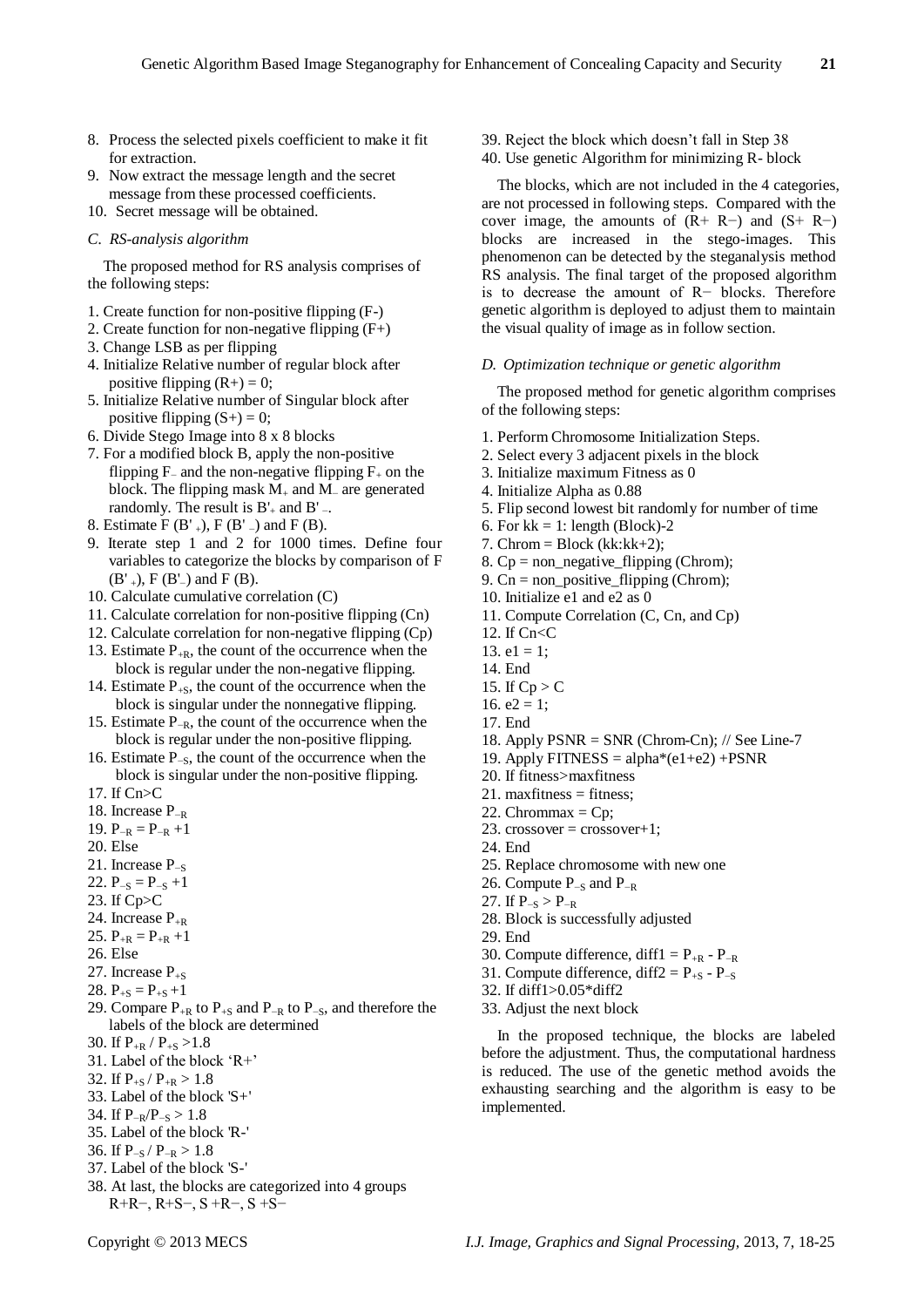#### V. EXPERIMENTAL RESULTS ANALYSIS AND DISCUSSION



a) Lena Image (JPG, 512x512) b) Baboon Image (JPG, 512x512) Fig. 2 Input cover images

The proposed work is done on 2 set of data image as shown in previous section. Both cover images have utilization of 100% and their respective accomplished results of reversible statistical analysis are as follows:

Table 1 Various values for lena image

| For Lena                   | Initial Value | After Embedding | After<br>OPAP |
|----------------------------|---------------|-----------------|---------------|
| $R_m - R_m$                | 0.0097783     | 0.0076353       | 0.0057934     |
| $S_{\rm m}$ - $S_{\rm -m}$ | 0.0029662     | 0.011807        | 0.0093702     |

Table 2 Various values for baboon image

| For Baboon                 | Initial Value | After Embedding | After<br>OPAP |
|----------------------------|---------------|-----------------|---------------|
| $R_m - R_m$                | 0.0059805     | 0.0076353       | 0.0056089     |
| $S_{\rm m}$ - $S_{\rm -m}$ | 0.0076634     | 0.011807        | 0.0023989     |

The tables 1 and 2 have shown the values of  $|R_{m}-R_{m}|$ and  $|S_m-S_m|$  that represent the RS-steganalysis on the regular and singular block. It can be seen that the value of  $|R_m-R_m|$  and  $|S_m-S_m|$  increases from initial value before embedding and after embedding that exhibits a strong correlation in potential of RS-analysis and the designed module. At initial stage, the values are less, after embedding the message, values increases and finally after applying optimal pixel adjustment process values are decreasing. Human visual system is not able to differentiate the colored images with PSNR more than 36 dB. This proposed work embedded the messages in the k-LSBs, for k=4 and have received PSNR more than 40 (Table 3) which is considered to be a good achievement.

Table 3 Comparison of hiding capacity and PSNR for 4-LSBs

| Cover Image | Hiding Capacity (bits) | Data Size<br>(KB) | $PSNR$ (dB) |
|-------------|------------------------|-------------------|-------------|
| Lena        | 2137696 (4-LSBs)       | 260               | 46.83       |
| Baboon      | 2137696 (4-LSBs)       | 260               | 49.65       |

Fig. 3 shows the images after embedding with 4-LSBs. As we compare these embedded images with the input cover images (fig. 2), we realize that there are no significant changes in images. The embedded images look like the same as cover images. So the attackers cannot realize in between the communication of two parties that secret message is embedded in these images.





a) Lena image after embedding  $4-I$  SBs

b) Baboon image after embedding<br>4-LSBs

Fig. 3 Images after embedding the secret data

Table 4 Maximum hiding capacity and PSNR obtained from proposed method and its comparison with the existing methods

| Cover<br>Image | Method                                                  | Max. H.<br>$C.$ (bits) | Max<br>H. C.<br>(% ) | <b>PSNR</b><br>(dB) |
|----------------|---------------------------------------------------------|------------------------|----------------------|---------------------|
| I ena          | Proposed method                                         | 2137696                | 70%                  | 46.83               |
|                | A steganographic method<br>based on IWT and GA [3]      | 1048576                | 50%                  | 35.17               |
|                | An Adaptive steganography<br>technique based on IWT [4] | 986408                 | 47%                  | 31.8                |
| <b>Baboon</b>  | Proposed method                                         | 2137696                | 70%                  | 49.65               |
|                | A steganography method<br>based on IWT and GA [3]       | 1048576                | 50%                  | 36.23               |
|                | An Adaptive steganography<br>technique based on IWT [4] | 1008593                | 48%                  | 30.89               |

The above Table 4 clearly states that the proposed method is much more superior in terms of maximum hiding capacity and in terms of PSNR.

Fig. 4 shows the histogram of input cover images. Now the various algorithms such as data embedding, RS analysis and genetic applied on the cover images. The output stego image histogram after embedding the data is represented in Fig. 5.



Fig. 4 Input cover image histogram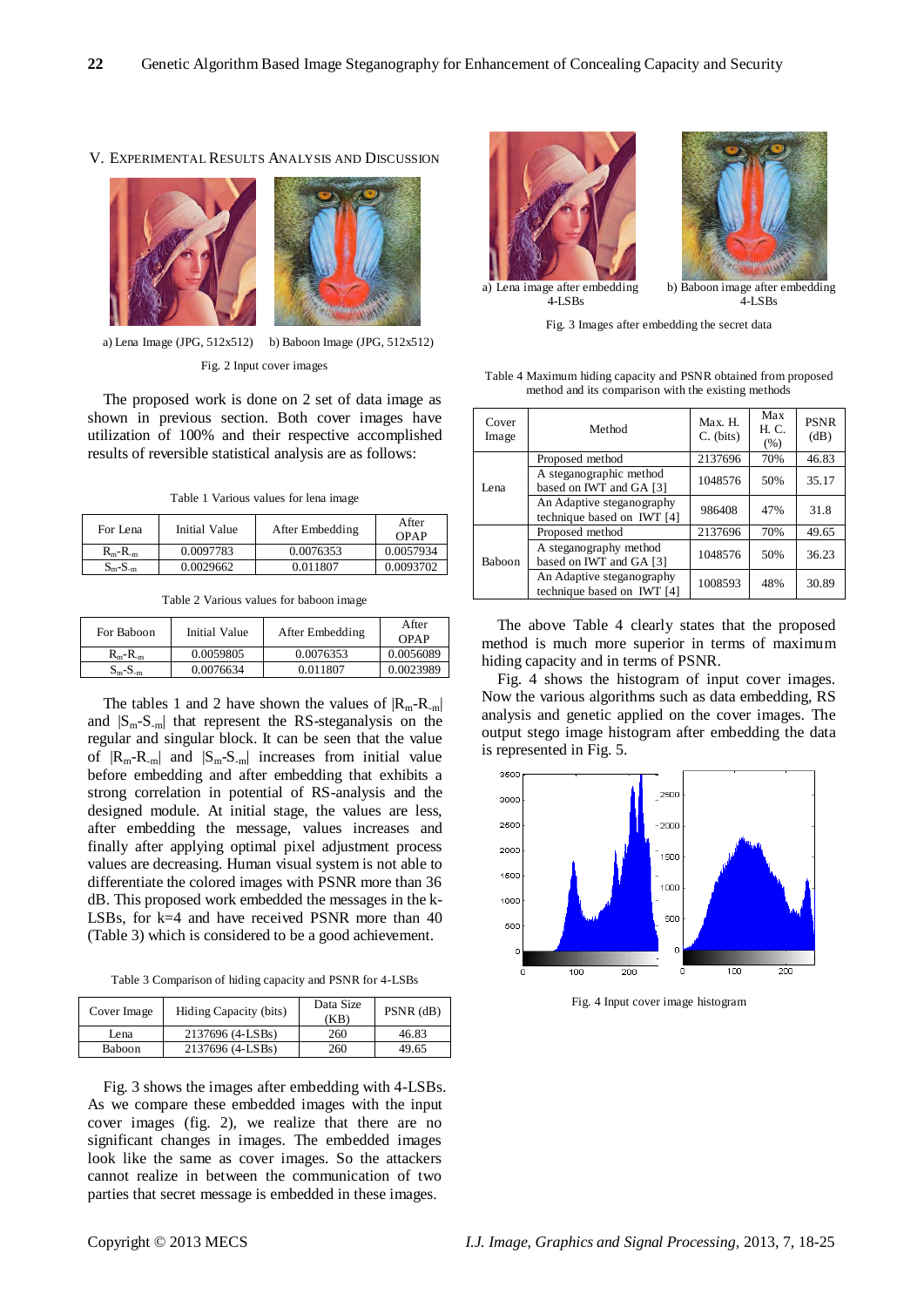

Fig. 5 Output stego images histogram of k=4 for embedding data

Fig. 5 shows that image for  $k=4$  that there is little significant change in the stego-image histogram for 4- LSBs images, thus it is secured against any statistic attack.

The proposed work considering Lena image and Baboon image is compared with work done by  $[3] \& [4]$ . It can be easily seen by results that proposed research work has better data hiding capacity, 100% utilization, better PSNR value and the best security against attacks. PSNR value comparisons of proposed method with previous existing methods [3]  $&$  [4] are as shown below:



PSNR (db) for lena image





PSNR(DB) FOR BABOON IMAGE

Fig. 7 PSNR comparison for baboon image

Fig. 6 and fig. 7 highlights the comparison of the obtained PSNR between our proposed method and methods in [3], [4]. Hence, it can be seen that the proposed system has better performance in compared to majority of the Steganographic techniques using integer

wavelet transform and genetic algorithm with RS analysis.

#### VI. CONCLUSIONS

Steganography is a method that provides secret communication between two parties. It is the science of hiding a data or message or information in such a secure way that only and only sender and recipient are aware about the presence of the message. The main advantage of this type of secures communication or we can say steganography is that it does not make any attention about the message to attackers or we can say does not attract the attackers. Strongest steganalysis method which known as RS analysis detects the secret hidden message by using the statistical analysis of pixel values.

The main aim of this proposed work is to develop a steganography model which highly RS-resistant using Genetic algorithm and Integer Wavelet Transform. This proposed work introduced a novel steganography technique to increase the capacity and the imperceptibility of the image after embedding. This model enables to achieve full utilization of input cover image along with maximum security and maintain image quality. GA employed to obtain an optimal mapping function to lessen the error difference between the cover and the stego image and use the block mapping method to preserve the local image properties. In this proposed method, the pixel values of the stego image are modified by the genetic algorithm to retain their statistical characteristics. So, it is very difficult for attacker to detect the existence of the secret message by using the RS analysis technique. We applied the OPAP to increase the hiding capacity of the algorithm in comparison to other systems. However, the computational complexity of the new algorithm is high. Further, implementation of this technique improves the visual quality of the stego image same as input cover image. But, as we increase the length of the secret message, the chance of detection of secret hidden message by RS analysis also increases. The simulation results showed that capacity and imperceptibility of image had increased simultaneity. Also, we can select the best block size to reduce the computation cost and to increase the PSNR using optimization algorithms such as GA. However, future works focus upon the improvement in embedding capacity and further improvement in the efficiency of this method.

# VII. FUTURE SCOPE

This proposed work is restricted to specific functionality only. The proposed work is experimented on single computer system, not on any network. Standard input cover image is only used in this steganography method. Proposed method is not applicable on audio, video and other biometrics yet. Large message steganography cannot be performed as the embedding capacity confines the data feed.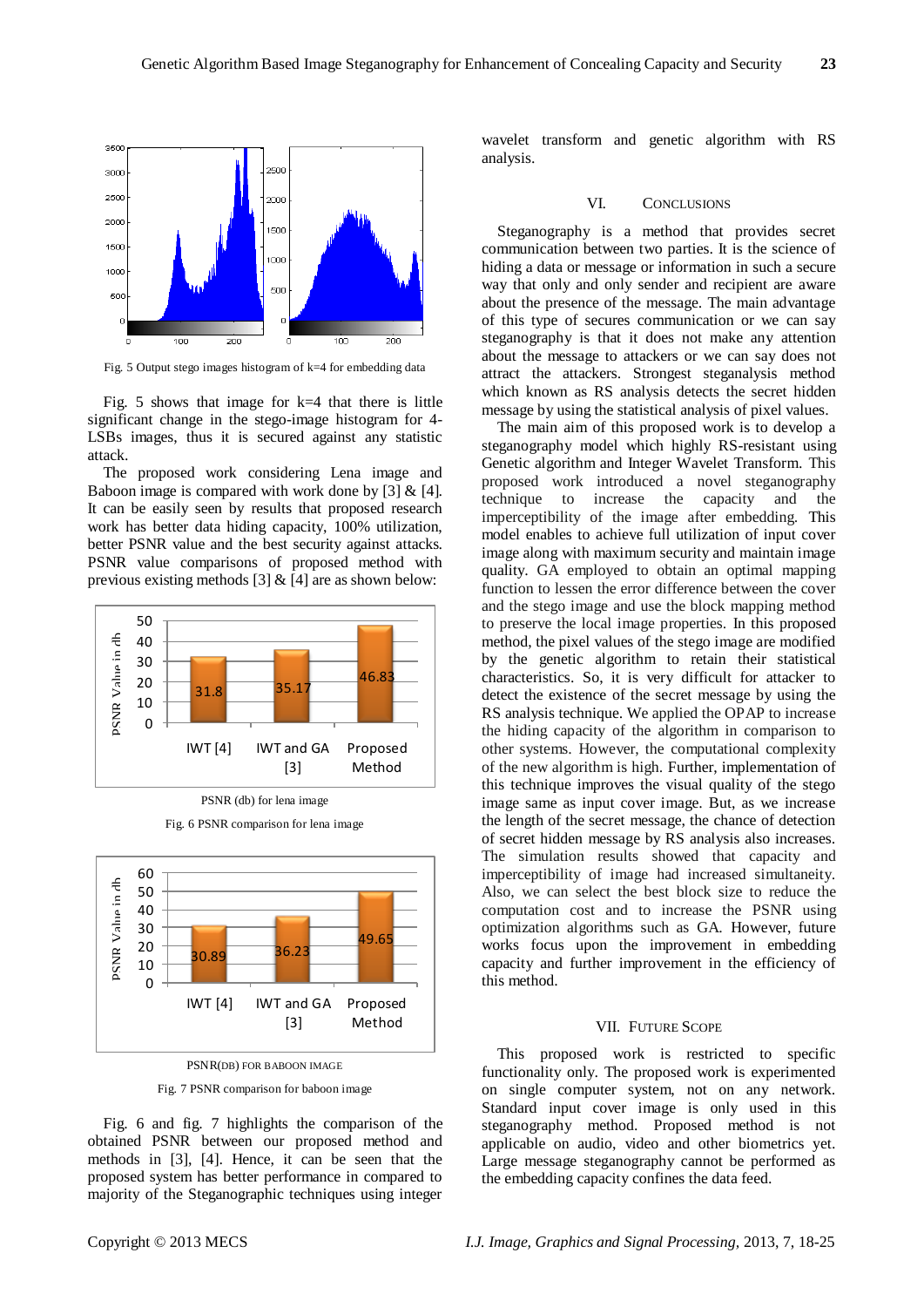This work could be extended to following future enhancement:

- 1. Improve the data embedding capacity and more security against all types of attacks.
- 2. Security design experimented over multiple computers or network.
- 3. The data hiding technique apply to audio, video and other biometrics.
- 4. The steganography for bulk data be performed without the embedding capacity confines the data feed.
- 5. Protect the system against histogram attack.

# **REFERENCES**

- [1] A. Cheddad, J. Condell, K. Curran and P. Mc Kevitt, *Digital Image Steganography: Survey and Analysis of Current Methods*, Signal Processing, Volume 90, Issue 3, March 2010, Pages 727-752.
- [2] Samir Kumar Bandyopadhyay, Tuhin Utsab Paul and Avishek Raychoudhury, *Genetic Algorithm Based Substitution Technique of Image Steganography*, Journal of Global Research in Computer Science, Volume 1, No. 5, December 2010.
- [3] Elham Ghasemi, Jamshid Shanbehzadeh and Bahram ZahirAzami, *A Steganographic method based on Integer Wavelet Transform and Genetic Algorithm*, 978-1-4244-9799-7/111\$26.00 ©20 11 IEEE.<br>[4] R.O.,
- [4] R.O., El.Sofy, H.H.Zayed, *An adaptive Steganographic technique based on the integer wavelet transforms* 978-1-4244-3778-8/09/\$25.00 ©2009 IEEE.
- [5] Souvik Bhattacharya, Avinash Prashad, Gautham Sanyal, "A Novel approach to develop secure *image based Steganographic model using Integer*  wavelet transform", 2010 International Conference on Recent Trends in Information, Telecommunication and Computing, 978-0-7695- 3975-1/10 \$25.00 © 2010 IEEE.
- [6] X. Kong, T. Zhang, X. You, and D. Yang, "A new *steganalysis approach based on both complexity*  estimate and statistical filter", In Proc. IEEE Pacific-Rim Conf. on Multimedia, vol. LNCS 2532, 2002, pp. 434–441.
- [7] Farhan Khan and Adnan Abdul-Aziz Gutub, ―*Message Concealment Techniques using Image*  based Steganography", The 4th IEEE GCC Conference and Exhibition, Gulf International Convention Centre, Manamah, Bahrain, 11-14 November 2007.
- [8] Adnan Gutub, Mahmoud Ankeer, Muhammad Abu-Ghalioun, Abdulrahman Shaheen, Aleem Alvi, ―*Pixel indicator high capacity technique for RGB image based steganography*", WoSPA 2008 - 5th IEEE International Workshop on Signal Processing and its Applications, University of Sharjah, Sharjah, U.A.E. 18 – 20 March 2008.
- [9] K B Shiva Kumar, K B Raja, R K Chhotaray, Sabyasachi Pattnaik, "Performance Comparison of *Robust Steganography Based on Multiple Transformation Techniques*‖, Int. J. Comp. Tech. Appl., Vol 2 (4), 1035- 1047, IJCTA | July-August 2011.
- [10] Ali Al- Ataby, and Fawzi Al-Naima, "A Modified *High Capacity Image Steganography Technique Based on Wavelet Transform*". The International Arab Journal of Information Technology, Vol. 7, No. 4, October 2010.<br>[11] T.C. Manjunath,
- [11] T.C. Manjunath, Usha Eswaran, ―*Digital Steganography Implementation for colored Images*  using Wavelet", International Journal of Communication Engineering Applications-IJCEA-Vol 02, Issue 04; July 2011, ISSN: 2230-8520; e-ISSN-2230-8539
- [12] Shen Wang, Bian Yang and Xiamu Niu, "A Secure *Steganography Method based on Genetic Algorithm*‖, Journal of Information Hiding and Multimedia Signal Processing, Volume 1, Number 1, January 2010.
- [13] Po-Yueh Chen and Hung-Ju Lin, "A DWT Based *Approach for Image Steganography*‖, International Journal of Applied Science and Engineering 2006. 4, 3: 275-290.

# AUTHOR PROFILE



**Jyoti** is working as Assistant Professor at the college of<br>Sobhasaria Engineering Engineering College, Sikar (Rajasthan-India) in the department of Electronics & Communication Engineering. She is currently working toward the M.Tech. degree in the department of Electronics & Communication Engineering

with the specialization of Digital Communication from Rajasthan Technical University, Kota (Rajasthan-India). She completed her B.E in ECE stream from Govt. Engineering College, Bikaner (Rajasthan-India) in 2008 with first class. She has more than 4 year experience in teaching field. She published more than 5 papers in reputed National and International Journals. Her research interests include digital image processing, electro-magnetic field theory, biomedical and antenna. Her teaching interests include digital image processing, electro-magnetic field theory, biomedical, antenna and RVSP.